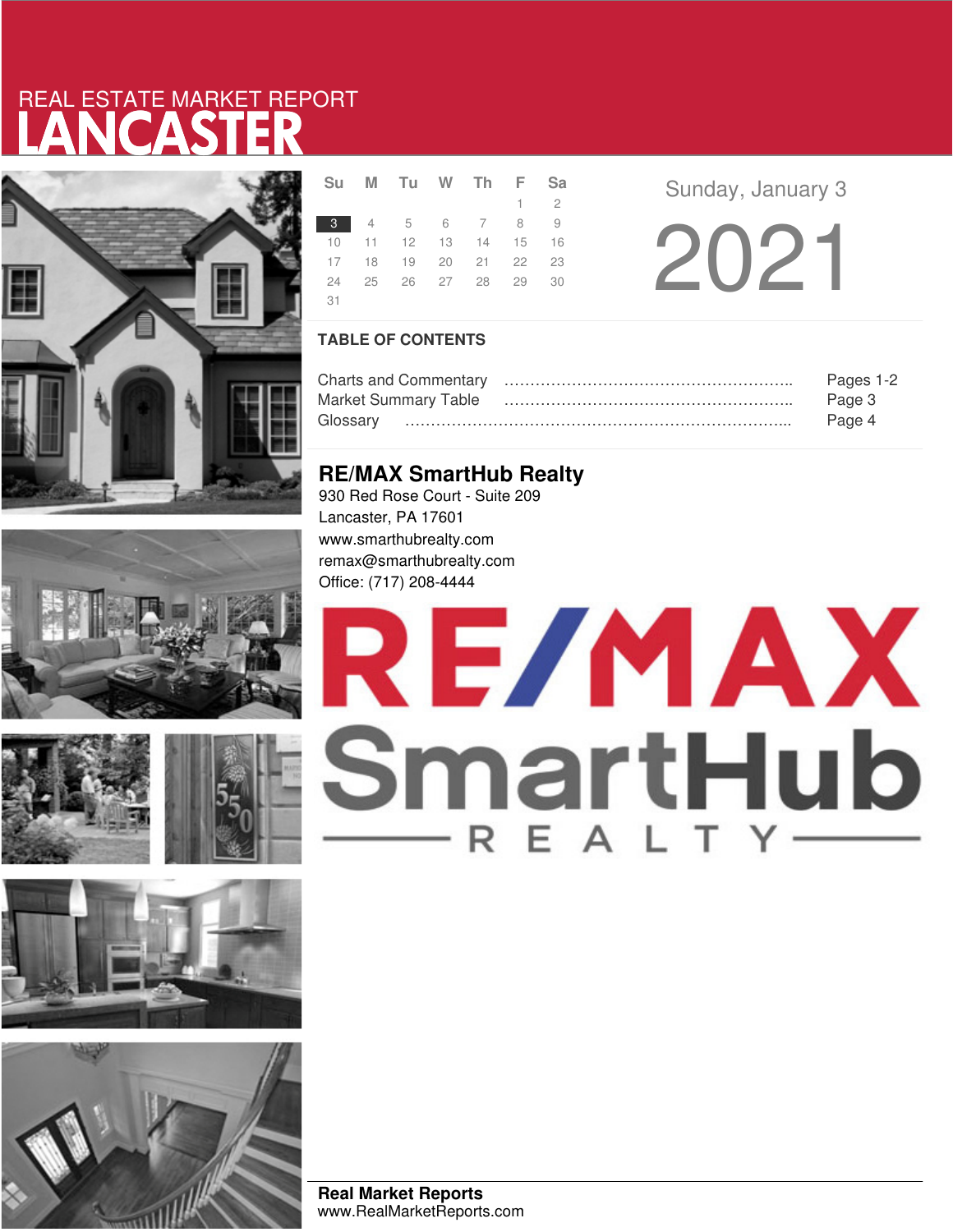

Sunday, January 3, 2021

# RE/MAX SmartHub Realty remax@smarthubrealty.com

Office: (717) 208-4444

at the real estate market. Currently there are 648 sales pending in the market overall, leaving 463 listings still for sale. The resulting pending ratio is 58.3% (648 divided by 1,111). So you might be asking yourself, that's great... but what exactly does it mean? I'm glad you asked! *Let's take a look*

The pending ratio indicates the supply & demand of the market. Specifically, a high ratio means that listings are in demand and quickly going to contract. Alternatively, a low ratio means there are not enough qualified buyers for the existing supply.

**"Current inventory is described as active."**

Taking a closer look, we notice that the \$200K - \$250K price range has a relatively large number of contracts pending sale.

We also notice that the \$350K - \$400K price range has a relatively large inventory of properties for sale at 63 listings. The average list price (or asking price) for all properties in this market is \$395,522.





A total of 3593 contracts have closed in the last 6 months with an average sold price of \$264,335. Breaking it down, we notice that the \$200K - \$250K price range contains the highest number of sold listings.

Alternatively, a total of 694 listings have failed to sell in that same period of time. Listings may fail to sell for many reasons such as being priced too high, having been inadequately marketed, the property was in poor condition, or perhaps the owner had second thoughts about selling at this particular time. The \$200K - \$250K price range has the highest number of off-market listings at 97 properties.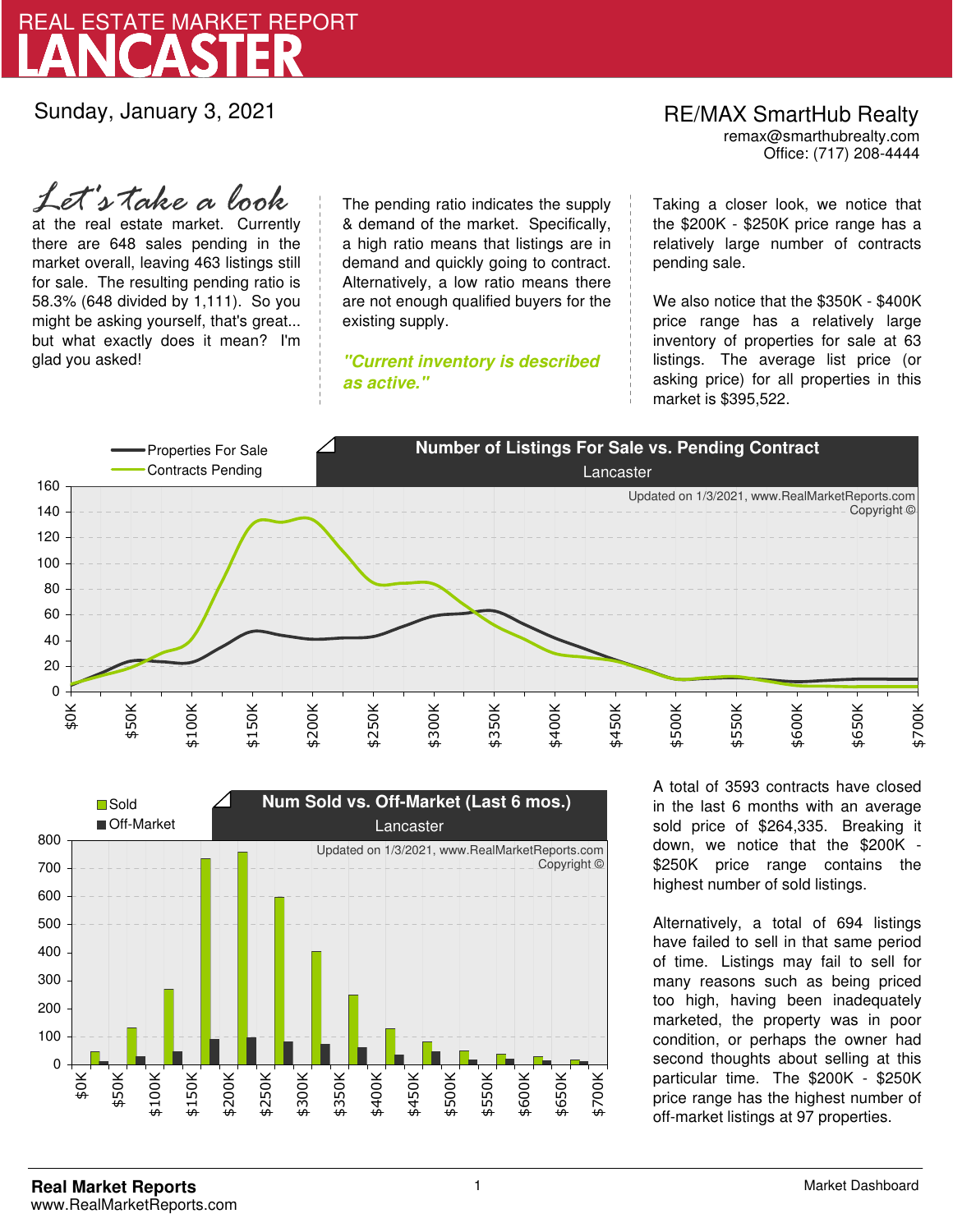# LANCASTER REAL ESTATE MARKET REPORT

# Sunday, January 3, 2021

## RE/MAX SmartHub Realty remax@smarthubrealty.com

Office: (717) 208-4444

Looking at the chart to the right, you might be wondering why average days on market (DOM) is important. This is a useful measurement because it can help us to determine whether we are in a buyer's market (indicated by high DOM), or a seller's market (indicated by low DOM). Active listings (properties for sale) have been on the market for an average of 172 days.

Analysis of sold properties for the last six months reveals an average sold price of \$264,335 and 27 days on market. Notice that properties in the \$150K - \$200K price range have sold quickest over the last six months.

The recent history of sales can be seen in the two charts below. The average sold price for the last 30 days was \$263,996 with an average DOM of 20 days.

Since the recent DOM is less than the average DOM for the last 6 months, it is a positive indicator for demand. It is always important to realize that real estate markets can fluctuate due to many factors, including shifting interest rates, the economy, or seasonal changes.



## **"The average list-to-sales ratio for this area is 99.5%."**

Ratios are simple ways to express the difference between two values such as list price and sold price. In our case, we typically use the list-to-sale ratio to determine the percentage of the final list price that the buyer ultimately paid. It is a very common method to help buyers decide how much to offer on a property.

Analysis of the absorption rate indicates an inventory of 0.8 months based on the last 6 months of sales. This estimate is often used to determine how long it would take to sell off the current inventory of properties if all conditions remained the same. It is significant to mention that this estimate does not take into consideration any additional properties that will come onto the market in the future.



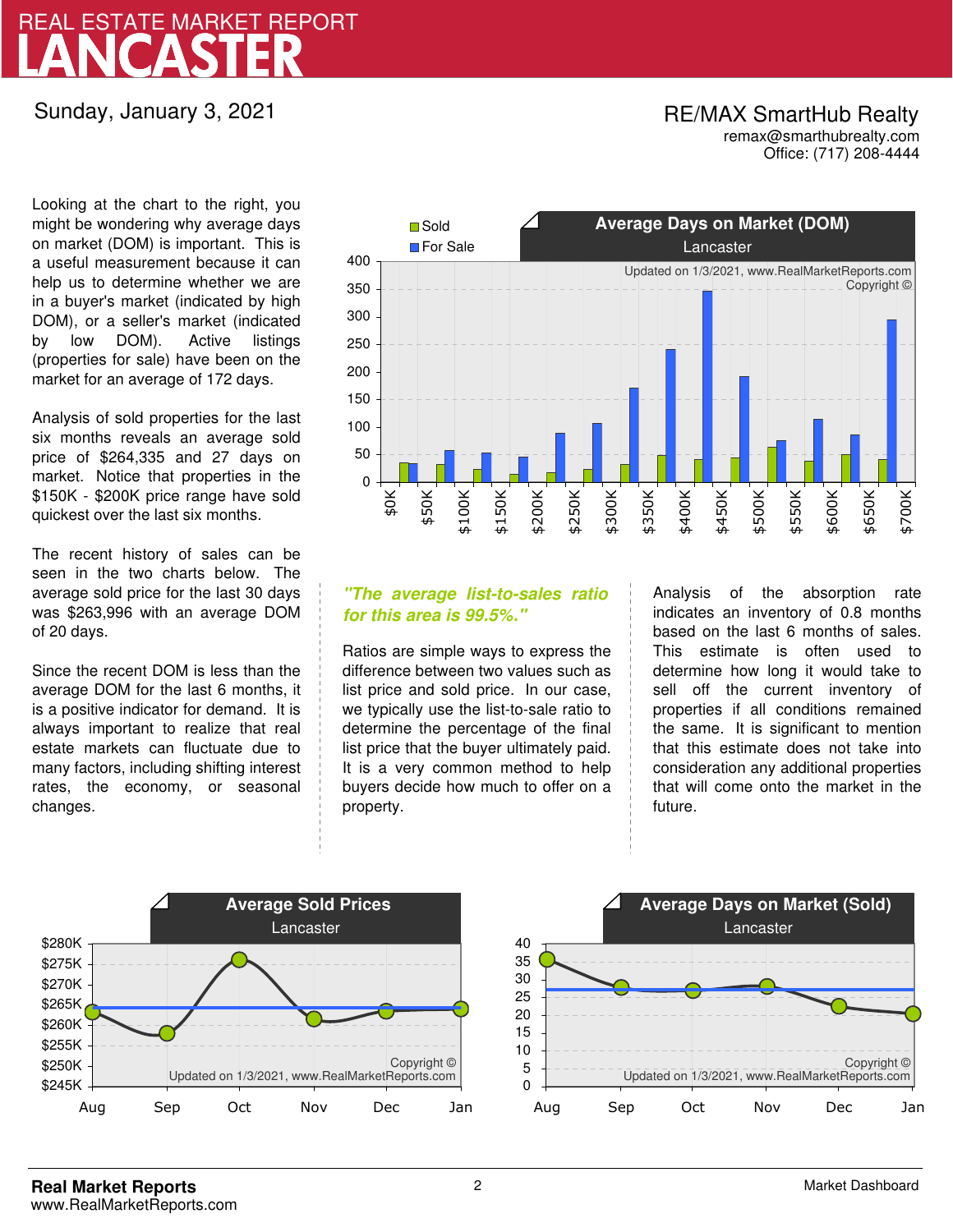# LANCASTER REAL ESTATE MARKET REPORT

Sunday, January 3, 2021

# RE/MAX SmartHub Realty

Office: (717) 208-4444 remax@smarthubrealty.com

|                                    |                    | <b>Contracts Pending [2]</b> |            |                               |            |         | Off-Market in the Last 6 Months [3] |              |            |                   |                   | <b>Absorption Rate</b> |  |              |      |
|------------------------------------|--------------------|------------------------------|------------|-------------------------------|------------|---------|-------------------------------------|--------------|------------|-------------------|-------------------|------------------------|--|--------------|------|
| For Sale <sup>[1]</sup>            |                    |                              |            | Sold in the Last 6 Months [4] |            |         |                                     |              |            |                   |                   |                        |  |              |      |
|                                    | <b>Price Range</b> | Total                        | Avg        | Avg                           | Total      | Pending | <b>Total</b>                        | <b>Total</b> | Avg        | Avg Orig          | Avg               | Avg                    |  | List to      | Mos. |
| Min.                               | Max.               | <b>Num</b>                   | <b>DOM</b> | <b>List Price</b>             | <b>Num</b> | Ratio   | <b>Num</b>                          | <b>Num</b>   | <b>DOM</b> | <b>List Price</b> | <b>List Price</b> | <b>Sold Price</b>      |  | <b>Sales</b> |      |
| \$0                                | \$49,999           | 5                            | 34         | \$36,180                      | 6          | 54.5%   | 11                                  | 46           | 36         | \$41,369          | \$39,399          | \$29,487               |  | 74.8%        | 0.7  |
| \$50,000                           | \$99,999           | 24                           | 58         | \$77,609                      | 19         | 44.2%   | 30                                  | 131          | 32         | \$79,689          | \$78,158          | \$73,984               |  | 94.7%        | 1.1  |
| \$100,000                          | \$149,999          | 23                           | 54         | \$126,143                     | 41         | 64.1%   | 48                                  | 271          | 24         | \$132,584         | \$130,798         | \$128,989              |  | 98.6%        | 0.5  |
| \$150,000                          | \$199,999          | 47                           | 47         | \$176,230                     | 130        | 73.4%   | 91                                  | 736          | 15         | \$174,158         | \$175,235         | \$174,455              |  | 99.6%        | 0.4  |
| \$200,000                          | \$249,999          | 41                           | 90         | \$228,610                     | 134        | 76.6%   | 97                                  | 760          | 18         | \$225,367         | \$226,474         | \$226,020              |  | 99.8%        | 0.3  |
| \$250,000                          | \$299,999          | 43                           | 108        | \$278,818                     | 85         | 66.4%   | 82                                  | 599          | 23         | \$269,568         | \$272,039         | \$271,986              |  | 100.0%       | 0.4  |
| \$300,000                          | \$349,999          | 59                           | 171        | \$328,691                     | 84         | 58.7%   | 74                                  | 405          | 33         | \$320,788         | \$323,317         | \$322,975              |  | 99.9%        | 0.9  |
| \$350,000                          | \$399,999          | 63                           | 241        | \$376,957                     | 52         | 45.2%   | 61                                  | 250          | 48         | \$373,024         | \$372,276         | \$372,652              |  | 100.1%       | 1.5  |
| \$400,000                          | \$449,999          | 42                           | 347        | \$426,219                     | 30         | 41.7%   | 36                                  | 130          | 42         | \$421,596         | \$422,547         | \$421,389              |  | 99.7%        | 1.9  |
| \$450,000                          | \$499,999          | 25                           | 192        | \$472,736                     | 24         | 49.0%   | 47                                  | 82           | 45         | \$476,208         | \$477,505         | \$471,632              |  | 98.8%        | 1.8  |
| \$500,000                          | \$549,999          | 10                           | 76         | \$523,480                     | 10         | 50.0%   | 17                                  | 49           | 64         | \$535,606         | \$533,719         | \$521,760              |  | 97.8%        | 1.2  |
| \$550,000                          | \$599,999          | 11                           | 115        | \$572,827                     | 12         | 52.2%   | 22                                  | 37           | 39         | \$585,368         | \$585,479         | \$574,987              |  | 98.2%        | 1.8  |
| \$600,000                          | \$649,999          | 8                            | 87         | \$623,474                     | 5          | 38.5%   | 15                                  | 30           | 50         | \$626,883         | \$629,989         | \$621,794              |  | 98.7%        | 1.6  |
| \$650,000                          | \$699,999          | 10                           | 295        | \$678,179                     | 4          | 28.6%   | 11                                  | 18           | 42         | \$689,876         | \$686,543         | \$671,676              |  | 97.8%        | 3.3  |
| \$700,000                          | $+$                | 52                           | 307        | \$1,007,133                   | 12         | 18.8%   | 52                                  | 49           | 103        | \$954,843         | \$940,266         | \$931,670              |  | 99.1%        | 6.4  |
| <b>Market Summary &gt;&gt;&gt;</b> |                    | 463                          | 172        | \$395,522                     | 648        | 58.3%   | 694                                 | 3,593        | 27         | \$265,001         | \$265,735         | \$264,335              |  | 99.5%        | 0.8  |

Status = [1] ACT; [2] PND; [3] WTH, EXP, CNL; [4] CLS

CountyOrParish = Lancaster

PropertyType = Residential

1

Date Range = 07/05/2020 to 01/03/2021 001/03/2021 Data believed to be accurate but not guaranteed.